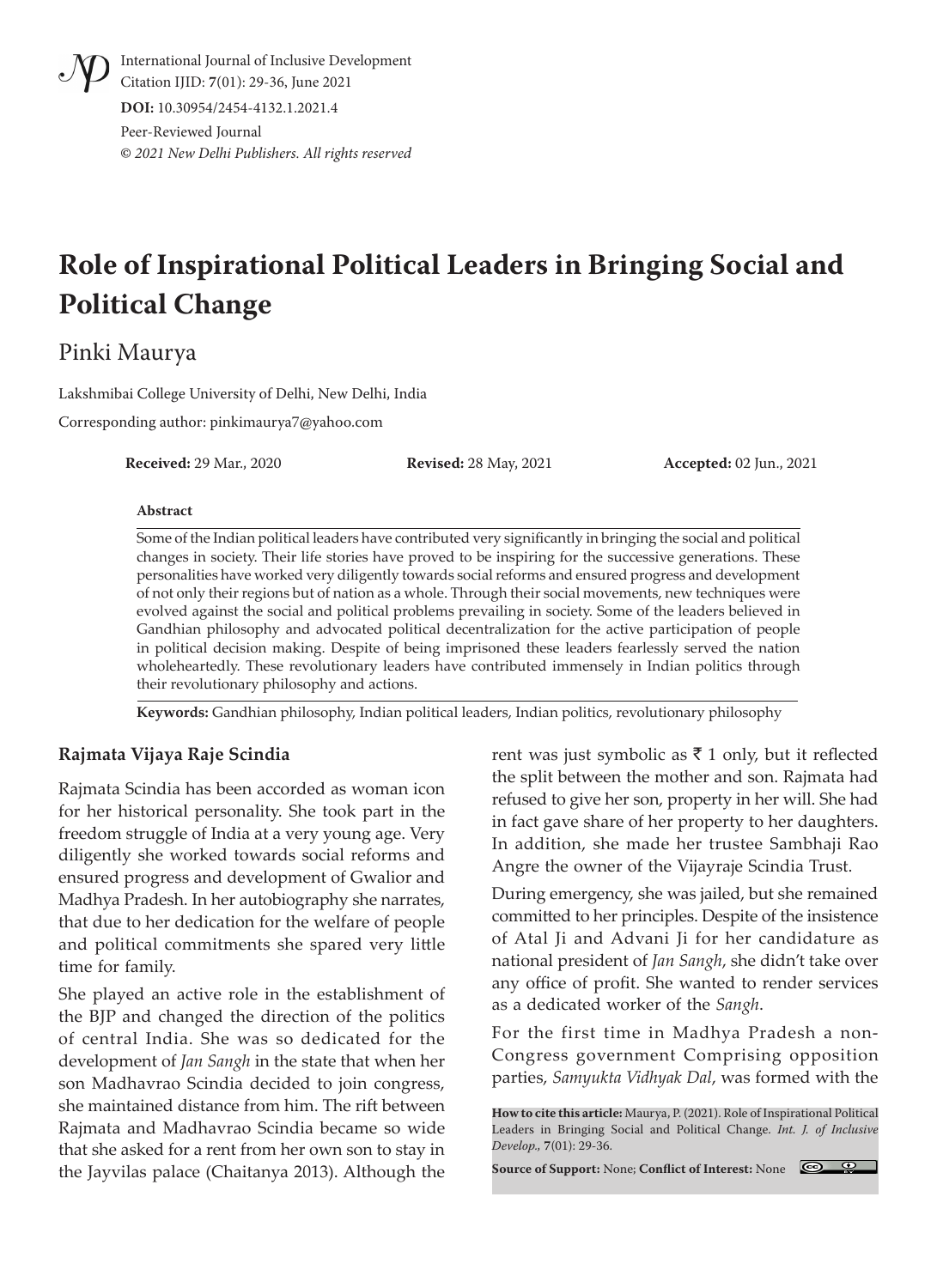help of Rajmata. She became the Supreme leader of the SVD. Later after joining the BJP, she worked hard to drive electoral gains for party. During emergency, she had to even go to Tihar jail with the ex Maharani of Jaipur, Gayatri Devi.

Despite being from royal family she lived her life with simplicity and commitment. She protested, when a close relative and confidant of the Maharaja, addressed her as "princess", She replied, "you must not call me princess, I am not a princess". He asked then how should he address her. She replied very boldly, "Lekhi Devi, that my original name. That is how visitors to our house address me". This reflects her down to earth attitude in life (Bilgiri 2018). Rajmata, had seen many hardships in her personal life, still she remained dedicated for the public life and serving the people. After the death of her husband, she became member of the Parliament with Congress ticket in 1962. After five years, due to ideological differences she left Congress and joined *Jana Sangh*. Her Contribution in the politics of Madhya Pradesh is very Significant. She played a very important role in the formation of government in Madhya Pradesh in 1967. She adopted the path of struggle for the welfare of people on the principles of nationalism.

Whole her life, she worked like a Common person with simplicity. She was always dedicated for serving the people and never got Attracted to hold any post for profit.

For very long time, she worked with various schemes related to women and inspired women to establish their identity in society.

As an idol of sacrifice and dedication, she ruled on the hearts of people for years. Rajmata had a dream that when the lotus in the country will come in power, then only her last breath will take place. This dream was fulfilled when Shri Atal Bihari Vajpayee government came in power.

As a part of the Bhartiya Janta Party, she won from Guna in 1989, and retained the seat in 1991, 1996 and 1998. In the BJP, she also played a primary role in leading the Ram Janmabhoomi Movement. She took the responsibility of providing hospitability to the karsevaks who visited the Gwalior region. In the words of late prime minister. Vajpayee, was an ideal political activist. Her children also credit her for instilling Confidence in them and for shaping their political journey.

One of her most notable achievements as Maharani was the founding of the *Scindia Kanya Vidyalaya* in 1956. The SKV paved the way for an all round Indian education of girls stressing on Indian values, religion and culture. She said, "Indian women had to come out and add to the family income as the hand that rocks the cradle rules the world. I wanted a school to strenghten those hands."

A pioneer in social reforms, throughout her life she was dedicated for the service of mankind. She organised women Forum's, girls schools and colleges, industrial homes to teach women cooking, tailoring and these sorts of things to make them independent.

She retired from active politics in 1999, but still acted as one of the pillars strengthening the party in Madhya Pradesh.

#### **J.P. Narayan**

Jayaprakash Narayan widely known as J.P. Narayan or Loknayak was an Indian independence activist and political leader. He is remembered for leading the socialist movement in India and for initiating the peaceful Total revolution against the national emergency of the then prime minister Smt. Indira Gandhi. He was posthumously awarded the Bharat Ratna, highest civilian award of India for his social work. In recognition of public service, he was awarded Magsaysay award too in 1965.

During freedom struggle, he dedicated his life to Vinoba Bhave's Sarvodya movement and *Bhoodan*  campaign, which distributed land to *harijans*. He gave up his own land in setting up an *Ashram* in Hazaribagh while working towards uplifting the village.

J.P. Narayan became an effective personality among the *sarvodaya* workers of Gandhiji. He pursued the *lokniti* (Polity of the people) as opposed to *rajniti*  (Polity of the State). For him a consensus based, classless, participatory democracy is needed to be evolved in society through *lokniti*.

In 1974, he led the student's movement in the state of Bihar which gradually developed into a popular Bihar movement. During this movement, JP gave a call for peaceful Total revolution with V.M. Tarkunde. To defend civil liberties, he founded NGO's called citizens for democracy and People's union for civil liberties. His call for *Sampoorna Kranti*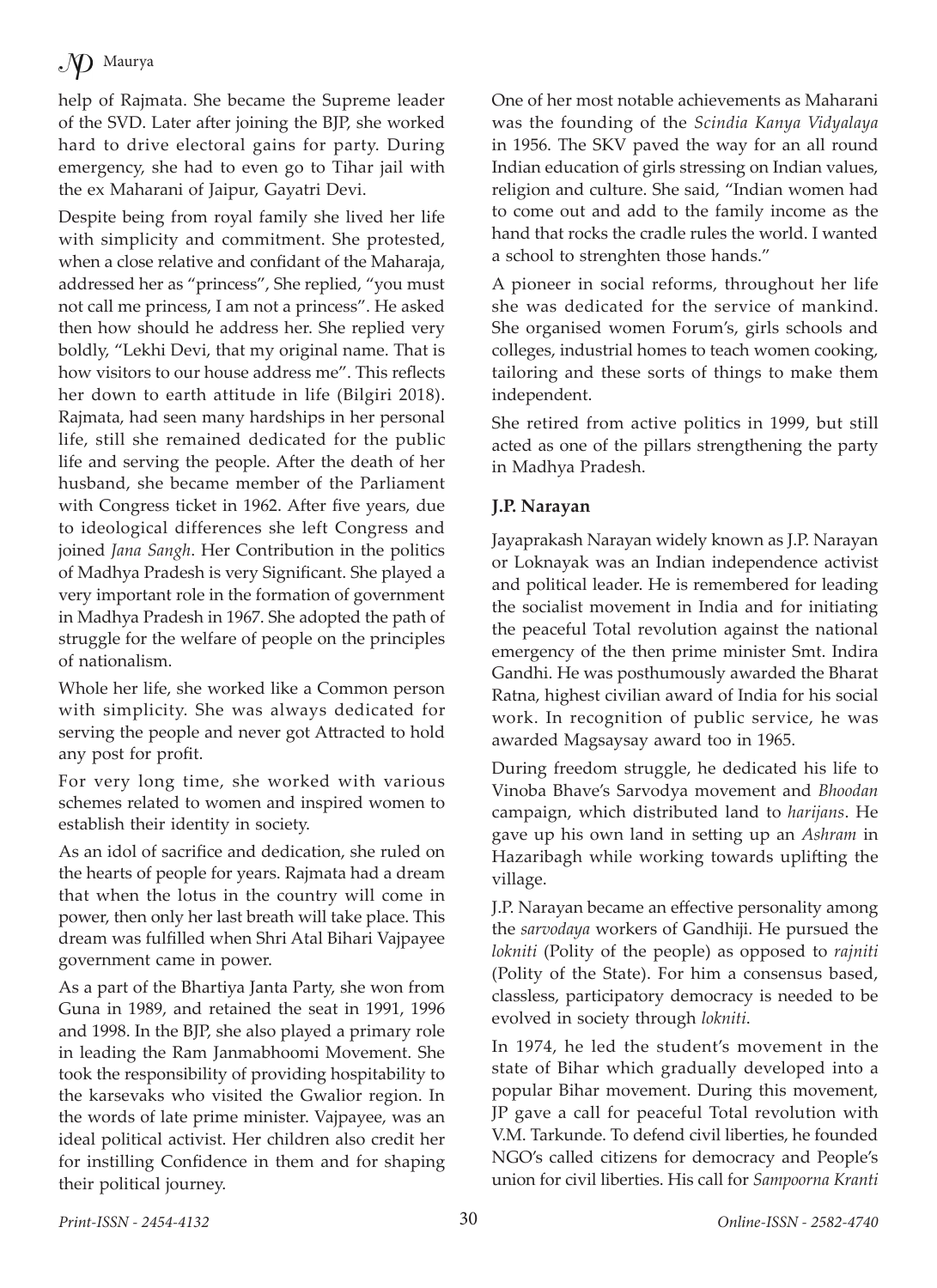was aimed to fight against rampant corruption, unemployment and systematic weakening of democratic institutions.

This revolution was not confirmed to political aspects only, but it resonated beyond the politics and encompassed social, economic, educational and cultural dimensions too. He visualised that power should come back and reside with people. He firmly believed in the youngsters to bring social transformation, so he mobilised students to fight against authoritarianism and corruption. His mesmerising personality had such influence that, parities like congress (0), *Jana Sangh* and *Swatantra Party* with other Socialists came together to form the *Janata Party.*

He followed the principles of Gandhiji like morality, ethics and values in shaping the political ideology. He played a phenomenal role in Indian Politics by utilizing concepts like "Total Revolution" and "Party less democracy".

He commenced anti emergency Movement on the Gandhian principle of non violence. Even though, in 1977 unanimously he was chosen for the office of prime minister, but he declined and served the nation.

J.P. Narayan viewed socialism from Indian perspective. Socialism is a system of social reconstruction for him. It means to change the social economic and political life of the country. Its objectives are to establish equality and development of material and moral resources of society. Similarly, *Sarvodaya* implies for him a new order in which the society will be class – less and stateless. *Sarvodaya* aims to establish a new social order on the basis of truth, love and non violence. This vision criticises any form of authority based on force and coercion and opposes government.

Its ultimate aim is to establish a stateless society where the ruler and the ruled will be merged in the individual. He discussed at length about the concept of participatory and party less democracy in his pamphlet '*Swaraj* for the people' in 1961. He advocated the active participation of people in the decision making. Development of the country would require economic and political decentralization. He followed Gandhian view, that more power should be given at the bottom level and higher level should have less functions and powers.

His views on decentralized democracy culminated though the incorporation of *panchayati* Raj system in constitution. Political parties should have no role to play in the functioning of *Panchayats*. There should be real devolution of power and responsibilities to the *Panchayats*.

He also viewed that political decentralization would lead to economic decentralization.

In post independence era, he called for total revolution against the problems of Indian polity. He fought against the issues of corruption, social discrimination, unemployment authoritarianism etc. Total revolution was a combination of social revolution, economic revolution, political, cultural educational, spiritiual and thought revolution (Bimal 1979).

In his book Prison diary he observes that there has been no change in social, economic and political structure of society. The basic necessities of the people are not getting fulfilled. Therefore a systematic change through Total revolution is needed in society. These revolutionary ideas have contributed immensely in Indian politics.

#### **Acharya J.B. Kripalni**

Acharya Kripalni was a noted Gandhian, socialist and educationist. Born in Hyderabad, Sindh in 1988, he became the congress president in 1945 and later resigned from his position in 1947. After some time, Kriplani became the harsh Critic of His own party and its leaders. In 1972-73, he and other socialist leaders started Movements across the country and urged people to participate in non-violent protests against Indira Gandhi's Government.

In 1975, during emergency he was among the first political leaders to be arrested. In his autobiography he criticised the entire congress leadership except Mahatma Gandhi for partition.

Kripalni remained a dissenting figure from the 1920s against the Britishers to the 1970s, against the Indira Government. He became a known figure in political spectrum for questioning and challenging the authority, if in his views it was wrong. He is also well known for his work in the field of education, environment and social movements (Sharma 2018).

Acharya Kripalni had participated in political activism since his student time. He had worked very closely with Gandhi Ji and played active role in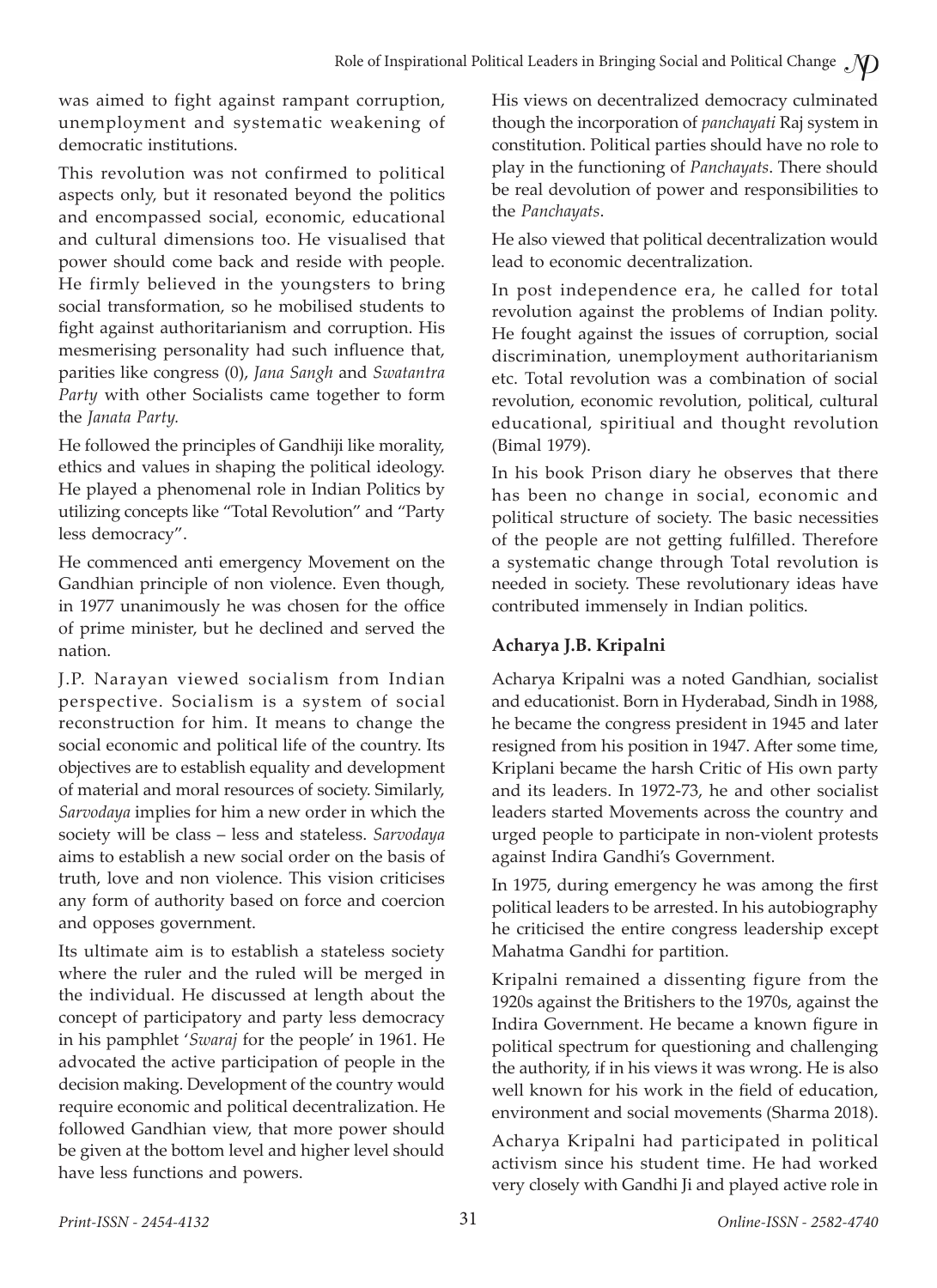various movements initiated by him. In 1917, with Gandhiji, he fought for the cause of Indigo workers in Gujarat, Subsequently after joining the Congress party, he committed himself for social work and worked with Gandhiji's ashrams. From 1922 to 1927, he served as the principal of Gujarat Vidyapith in Ahmadabad, which was founded by Gandhiji. He acquired the name of *Acharya* (Teacher), during his tenure in this school.

During the freedom struggle, he participated in civil disobedience movement and was jailed many times.

After Gandiji assassination in 1948, he took upon himself the task of spreading Gandhias values and principles in resolving social issues. He wrote in his autobiography about Gandhiji's influence on his life that, "I cannot live in the light of the doctrines I have learnt from you, But Intellectually I am convinced that humanity's salvation lies this way."

He was a harsh critic of both Nehru and Indira Gandhi. He opposed the policies of Congress Party, which were against the Gandhian ideal of Village republics. During the period of 1972-73, Kriplani with Jaya Prakash Narayan and other socialist leaders initiated the non violent protest and civil disobedience against the Indira Gandhi Government. During emergency, he was among the first of these political leaders who got arrested.

He created the parliamentary history by introducing the first no-confidence motion in the *Lok Sabha* against Nehru's government. As an independent MP, he personified democratic dissent. On his own, he established his political career and founded *Kisan Mazdoor Praja* socialist party.

Speaker of the parliament allotted front seat to Kriplani during sessions, which is technically not a privilege of an independent M.P. T.N. Chaturvedi in his forward to Kriplani's autobiography recalls him as a social and political activist for almost 70 years, who never compromised on his views and principles to suit the interests of those who were in power.

In 1950, he launched a weekly Vigil. Its main objectives were to educate people about the responsibilities of authorities by following Gandhian views. He educated people to raise their voice against corruption in the administration, black marketing and tax evasion in commerce. Kriplani was a vigilant and vocal parliamentarian. He had in depth information and analysis of ongoing events taking place at national and international level. He devoted a large part of his autobiography in discussing wide range of topics of national and international importance.

He devoted his entire life for working towards the welfare of the people and for the promotion of democratic norms and values in the country. An articulate advocate of parliamentary form of Governance he served the Country as a member of Constituent assembly. Although he was elected four times to the *Lok Sabha*, he consistently declined to accept any ministerial post.

Despite of being imprisoned several times he remained involved with public causes and constructive work till the end of his life on Gandhian values.

He remained committed to social and economic regeneration of India with his staunch moral and ethical principles. His insistence on adopting high values in public life and deep concern for social issues, impressed Sarjoini Naidu to call him,' distinguished Vagabond'.

His multifaceted life's various stages from an independent bright young man to a respected national leader had unwavering commitment to the people.

He contributed immensely to the development of Indian Socialist thought. Kriplani's theoretical writings provide both a systematic interpretation of the ideas of Gandhi as well as a critique of modern industrialized society and Marxism.

He emphasized on the economic and political decentralization as necessary for the establishment of a democratic society which could ensure individual moral autonomy. Following Gandian principles, he worked for the reconstruction of society and politics through the application of moral values to the public sphere. He perceived freedom as spiritual self-realization, which is the ultimate goal of a man in a free society.

#### **Subhash Chandra Bose**

Subhash Chandra Bose was one of the most charismatic freedom fighters of India. He influenced youth to join freedom struggle for India's independence. He formed Indian National Army (INA) and with the assistance of other countries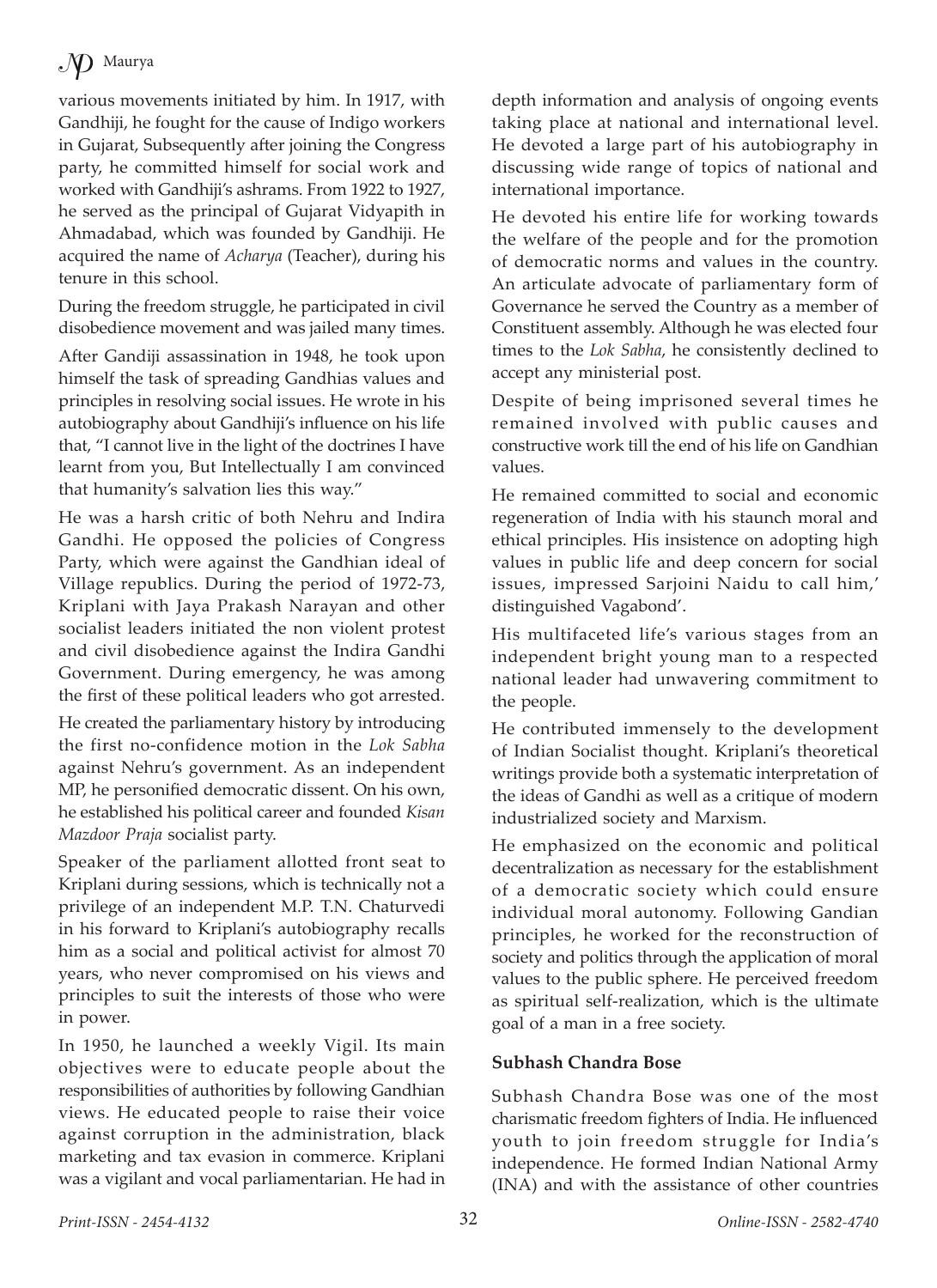tried to overthrow Bristishers from India. His efforts as a freedom fighter earned him the epithet of "*Netaji*" for his leadership qualities and dedication. Initially he joined Indian National Congress and played an important role in enlightening the students, youth and labourers of Kolkatta. As a charismatic youth icon, he was admired for his great ability in organization development.

Due to difference of opinion, later he departed from congress and sought to establish a complete self rule without any compromise. Forward bloc was formed due to his irreconcilable differences with Gandhiji in 1939.

S.C. Bose vehemently opposed the decision of congress party to support the Britishers during second world war. He imitated a mass movement with the slogan of 'Give me blood and I will give you freedom'. On 21<sup>st</sup> October 1943, Subhas Bose proclaimed the formation of the provisional government of independent India in Singapore. Netaji went to the Andaman, which was occupied by the Japanese and hoisted Indian flag there. The *Azad Hind Fauj* Comprised of about 45,000 soliders, who were mostly Indian prisoners of war and Indians settled in various parts of South – East Asia.

The *Azad Hind Fauj*, with the Slogan of '*Delhi Chalo*' was a source of inspiration to Indian. His contribution in Bringing together the Indians of all religions, regions, Indians settled in abroad for the cause of India's freedom is highly commendable. Binding together the Indian from abroad for freedom struggle has been his exemplary contribution to Indian National movement.

Netaji had envisaged a socialist republic of India, where every citizen will have the right to a living wage. He was among the first leaders, who strongly advocated equality of wages for both men and women in all type of work. He proclaimed that free India will not be a land of capitalists, landlords and castes. He was optimistic that in new free India, Eradication of social problems like poverty and unemployment would be priority.

One of his greatest contributions was his ability to instill a sense of patriotism and responsibility among the workers with whom he was associated.

Netaji laid the foundation for incorporation of women into the armed forces, which was extended in free India too. He was one of the early champions of women rights and strongly believed in the equality of men and women in civil and military life. He considered the participation of women in the Indian freedom struggle extremely important.

Netaji was conscious of deep rooted spirituality of Indian society, so he never negated spirituality and wanted individuals to have full freedom in matters of religious worship in free India. He came in contact with the teachings, writings and philosophy of Ramkrishna Paramhansa, Swami Vivekanand and Sir Aurbindo Ghose. Under their influence, he became more idealistic and spiritualistic to state. His thinking concentrated on spiritual welfare and upliftment of humanity. This became the idealistic dimension of his religious and spiritual bent of mind.

S.C. Bose imbibed the philosophy of Aurbindo Ghosh and imagined Indian nation as the Divine mother, a spiritual entity, a fragment of the universal spirit. Thus spiritualism became one of the principal characterstics of his political philosophy. He inherited the spirit of nationalism from his father. He resigned from the civil service on account of his nationalistic zeal.

The ethical and spiritual ideals contributed to his formulation of political philosophy in consistence with Indian culture and civilisation. He had immense faith in the power of people, thus emphasizing on the common men as the agent of change, evolution and progress. He recognised the potential of the common man to participate in the political process.

Bose had an explicit strategy for India's freedom from British imperialism, through international collaborations. This strategic framework accelerated the India's independence struggle. Millions of Indians residing in South East Asia supported Bose's government in exile financially. He had spent considerable effort in arranging funds from Indians community settled abroad. Bose was among the Indian revolutionaries who sought to ally with anti British forces worldwide as a reflection of active resistance to British rule.

Despite being immersed in the anti colonial struggle, SC Bose had the vision of socio economic reconstruction of India. The ideas he had put forward were the result of a philosophical mind applied to careful analysis of Indian society. His dynamic personality had various shades of being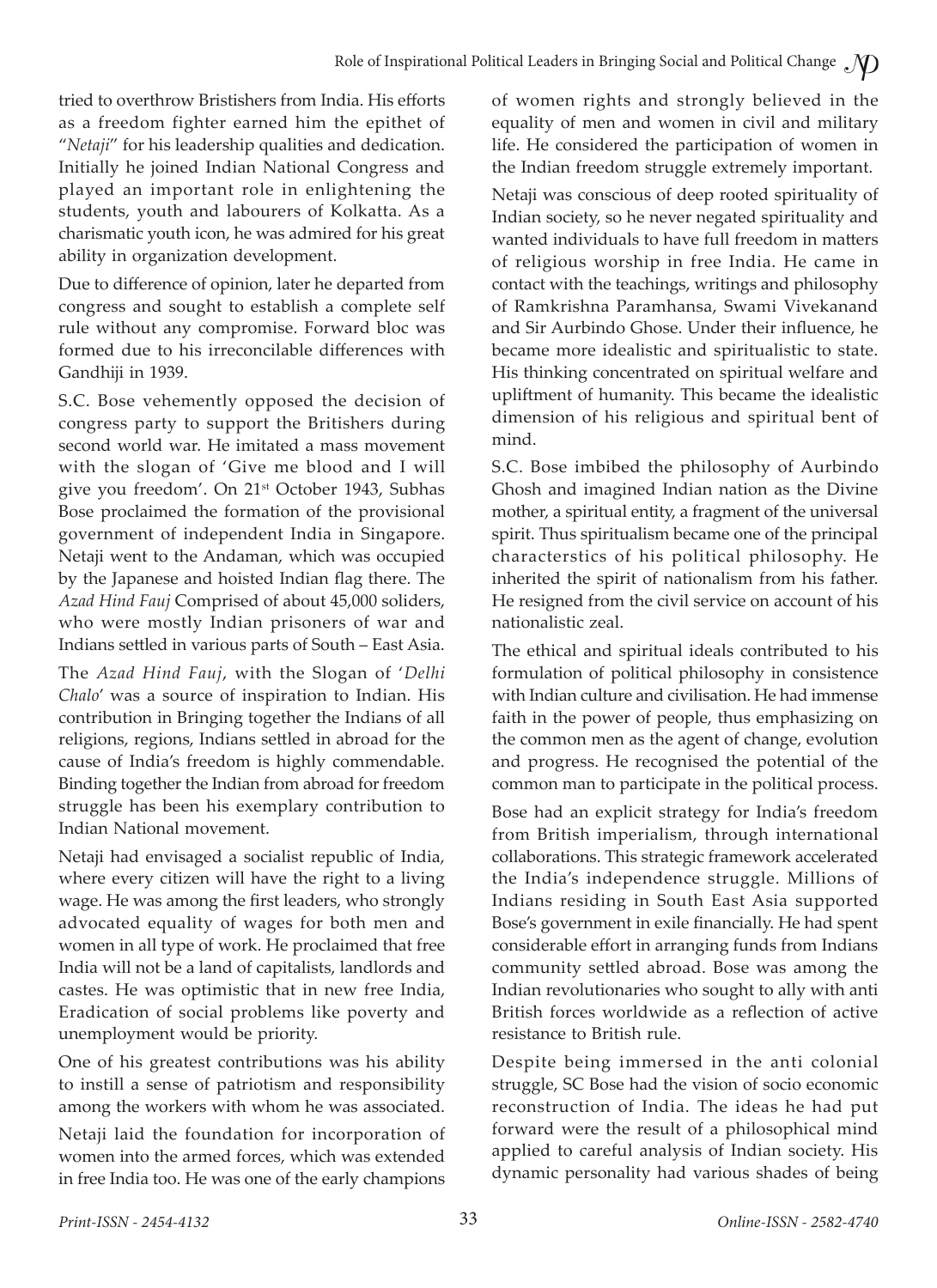a radical leader as well as a states man. His passionate devotion for freedom struggle is beyond comparison.

### **D.P. Mishra**

D.P. Mishra, was the Chief Minister of Madhya Pradesh from 1963 to 1967 and Minister in Central provinces, Berar twice. He was a big figure in Congress Politics and provincial governance from the Pre to the post independence period in India.

He joined the National movement at a very young age for independence and worked with Gandhiji's various programmes. He played a pivotal role in organizing the political struggle in essential central provinces against the colonial rule. From 1920 onwards, he came into close association with Sardar Vallabha Bhai Patel and other national leaders to lead the national movement.

He ardently exposed the ruthless policies of the Britishers and spread awareness among people about their Divide, and rule policy. In his view, British bureaucratic administration was responsible for the backwardness of the Indian People. In his incessant efforts for India's freedom struggle, he was jailed for a number of years.

In the post independence era, he emerged as a prominent figure in the national political scene. As Chief Minister of Madhya Pradesh, he worked for all round development of the state. For Indian economy, he prepared development through industrialization and emphasized on India becoming a self sufficient economy. Even in the political sphere, he advocated fairness and truth and stood up against the practices of defections in Indian politics. D.P. Mishra was also a journalist of repute. He edited books like *lokmat, sharda* and *saarthi* and put his views across the masses through literature.

He had Interest in English, Hindi, Urdu, Sanskriti literature. His greatest epic Krishnayan was written in 1942 during his imprisonment. He was so convinced with his ideas that for long time he had ideological differences with Jawaharlal Nehru.

Although at some of the most crucial junctures in Indira Gandhi's political career, he rendered pragmatic advise to her. In some of the dire political situations, she found resort in the wisdom of D.P. Mishra. It was remarkable that he had deep insight into the politics of that time.

It is also true that Mishra was not in sympathy with the Nehru Gandhi dynastic rule and did not distract his political beliefs due to proximity with Indiraji. In his views, the public face of a person can be fabricated by people who have specialization in marketing consumers, but to create the genuine persona of a leader is a different matter. His epic Krishnayan was highly acclaimed by critics. Through this book he had portrayed the dream of a happy and free India, where largest number of people's welfare have been served. From the birth of Krishna, his life story has been narrated in this epic as Krishna remained the ideal of Mishra.

He served as the vice chancellor of the Sagar University, where his addiction to studies was well known. On his article in Lokmat about the death of Lala Lajpat Rai, Pandit Nehru said India's best criminal lawyer can't write the editorial, which was written by D.P. Mishra. His autobiography Living an Era incorporates the history of India and search of Lanka is quite notable. He had a profound personality and a genuine persona of a different matter.

#### **Pandit Ravi Shankar Shukla**

He was the first chief minister of the Madhya Pradesh state whose significant role in convincing the several princely states in joining Indian Union is quite praiseworthy (Ramu 2021). Inspired by Bal Gangadhar Tilak, he supported *Lal – Bal – Pal* School of militant nationalism in his participation for India's freedom struggle. Shukla joined the Theological society of India to discover the vastness of the Hindu religion. He organized the Madhya Pradesh Hindi Sahitya Sammdan and actively worked for the advancement of Hindi over English as a medium of education. For almost two decades he worked very closely with Pandit Madan Mohan Malviya and established Kanyapurja Mahasabha.

During the rule of Britishers in India, Pandit Ravi Shankar Shukla played an active role as a freedom fighter. In 1918, Pandit Shukla and Bammanrao Lanke held a congressional conclave in Raipur.

The conference was organized with the entry ticket. Some of the Britishers tried to enter into the conference venue without tickets. Pandit Ji stopped the entry of the Britishers without ticket. He told the Britishers that "our men are also entering with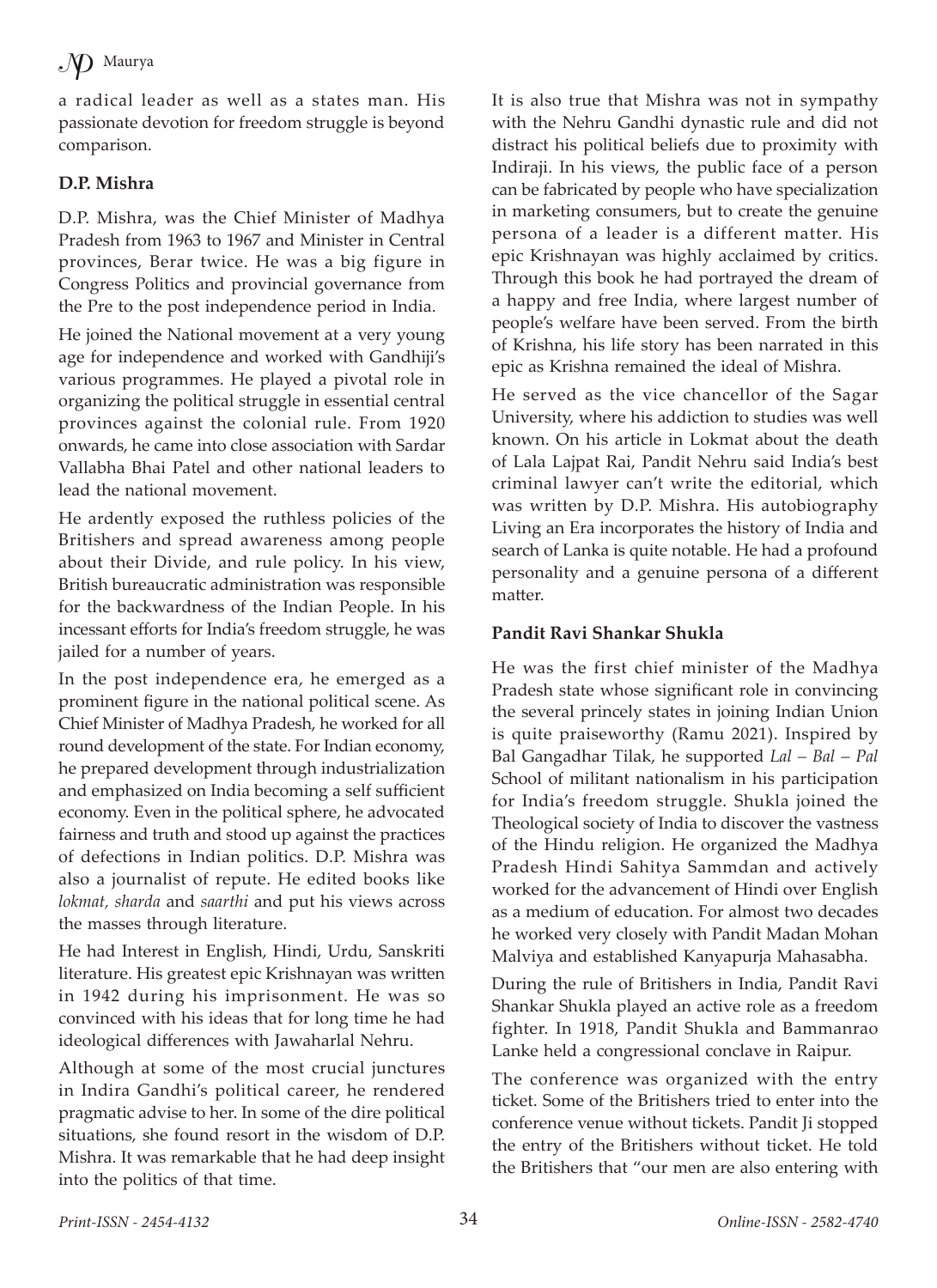the ticket, then how could you enter without ticket" Both of them holded their hands together and stopped the way of the Britishers.

After this whole incident, the English Police got scared and arrested Pandit Shukla and Lanke. They were made to walk in the market place, wearing hand cuffs. This left a deep impression of Pandit Shukla's belligerent and brave attitude in the history of freedom struggle.

In another incidence, he proved his unbiased and brave attitude for socials welfare.

While struggling for the freedom of country , he was arrested again and brought to the jail of Siwani. There was a trend of taking the mark of thumb from every prisoner brought to the prison. When Pandit Shukla was asked to put the thumb mark, he said, "Iam a political prisoner, not a thief, who will give thumb impression "At that time, Seoni's deputy collector RN Pendrakar with the use of force took the thumb impression of Pandit Shukla.

Pandit Shukla remembered this incidence and never forgotten Pendrakar for this. After becoming the first chief minister of Madhya Pradesh, when the file of promotion of deputy collectors came to Pandit Shukla, he remembered the name of Pendrakar. Despite of Pendakar's rude behaviour with Pandit Shukla in past, Pandit Shukla told his home secretary that "Ths officer is very dutiful and good, he should be promoted".

Pendrakar became deputy commissioner. Pandit Shukla had put the humiliation faced with Pendrakar aside and proved his broad vision and unprejudiced attitude for social welfare.

Before joining politics, he devoted himself to the Upliftment of Society. He believed and Spread the Philosophy that the primary duty of every Indian is to work for the independence of country. With Gandhiji, he realised that it is their duty to awaken the dormant political awareness of Madhya Pradesh. Pandit Shikla Participated in freedom Movement with full vigour and dedication. As a result his series of imprisonment were obvious. In 1937, when Indians acquired partial power, he became the education minister for a few months and then the prime minister of Madhya Pradesh.

After taking part in Quit India Movement, he relinquished his post by the end of 1979. Again in 1945, he became the chief minister of Madhya Pradesh for the last ten years of his life. As a successful administrator during his period, there was an all round development of the Madhya Pradesh. He introduced various schemes, establishment of industries, Commissioning of Bhilai steel plant and establishment of many industries in the state. During his regime, Madhya Pradesh remained fully peaceful.

Pandit Shukla played crucial role in the merger of states after independence, particularly the merger of Hyderabad with the republic. Vallabh Bhai Patel appreciated his efforts whole heartedly. Although state Reorganization Commission had recommended that the territory of five states should be joined to form Madhya Pradesh, but no one imagined that it could be turned into reality. When Pandit Nehru saw the map of Madhya Pradesh for first time, he exclaimed, "Hey, what is this strange. How can such a tall and Unwieldy kingdom become? Even the reporters asked Pandit Shukla- 'Is this also a state! like the nature of Ganesha! Somewhere hands, somewhere foot, somewhere head! He replied, 'well' you can say that even Ganesha ji is rich!

His Contribution in the formation of Madhya Pradesh is among his great achievements. He was also a great social reformer and an upholder of women rights. He strongly opposed illiteracy, purdah and *dowry* system and worked whole heartedly for upliftment of women. Pandit Shukla will be remembered as the first chief minister of the Madhya Pradesh who pioneered the nationalism by adopting traditional values.

#### **REFERENCES**

- Ankit, R. 2022. *Jayaprakash Narayan and Indira Gandhi 1966-74: Before the rivalry studies in history sage.*
- Bose, S.K. 2008. *Netaji Subhas Chandra Bose* NBT.
- Devasahayan, M.G. 2011. *JP movement and India's second freedom Vitasta,* New Delhi.
- Gordon A Leonard, 1990. Brothers against the Raj: A biography of Indian nationalists. Rupa Publishers.
- Kalbag, C. 2013. Feud between ex Rajmata of Gwalior Vijaya Raje Scindia and her son Madhavrao turns ugly, *India Today.*
- Prasad, B. 1979. The making of J P's political philosophy India. *Quarterly,* **35**.
- Ranganathan, B. 2018. Rajmata Vijayaraje Scindia: The maharani's journey from a commoner to icon, *Swarajya.*